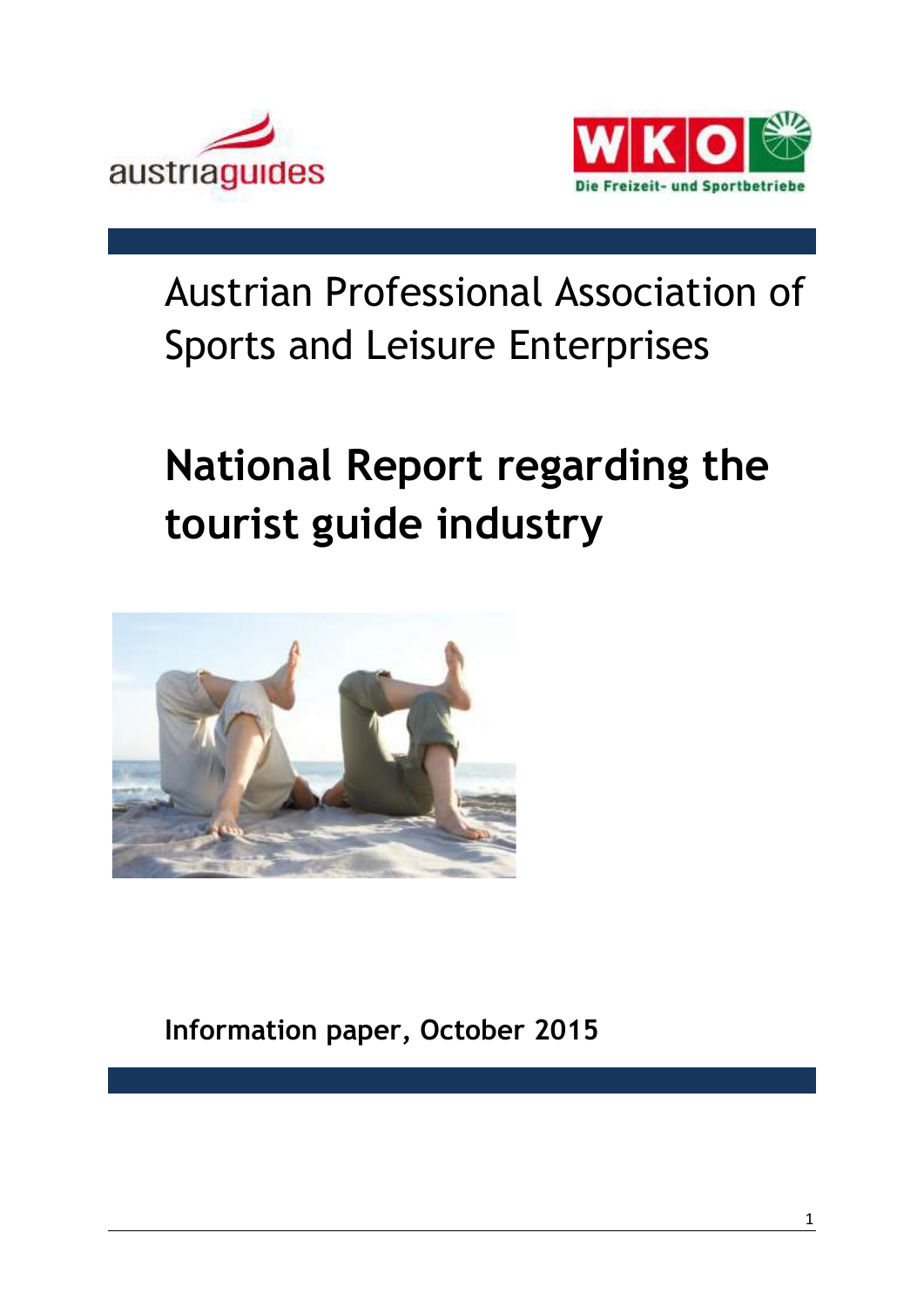Overview of the regulatory framework and national system to protect the general interest objective in the tourist guide sector

#### **1. Definition**

**You need a tourist guide business license (according to Art. 94 Z 21 of the Austrian Trade Regulation Act) to guide people in order to show and explain to them**

Austria's historical riches, artistic and cultural heritage (public places and buildings, collections, exhibitions, museums, monuments and memorial sites, churches,

- 1. monasteries, theatres and places of public entertainment, industrial and economic facilities, traditional events as well as particularities of landscape, flora and fauna),
- 2. the social and political situation in a national and international context
- 3. sports and social events.

#### **Art. 108 para. 1 of the Austrian Trade Regulation Act**

List of particular and reserved tasks: see above

List of tasks "shared" with other professions:

**The tourist guides' rights notwithstanding, the following are not a regulated business according to Art. 94 Z 21 Austrian Trade Regulation Act**

- 1. explanations given only inside vehicles of the tour business, hire car business, taxi business and Viennese Fiaker business,
- 2. tours conducted by authorized people or their verifiable representatives in buildings or on the grounds,

information given by the tour manager (according to Art. 126 para. 4) while supervising

3. travellers; in these terms a tour manager may indicate sights to his/her guests as part of the job.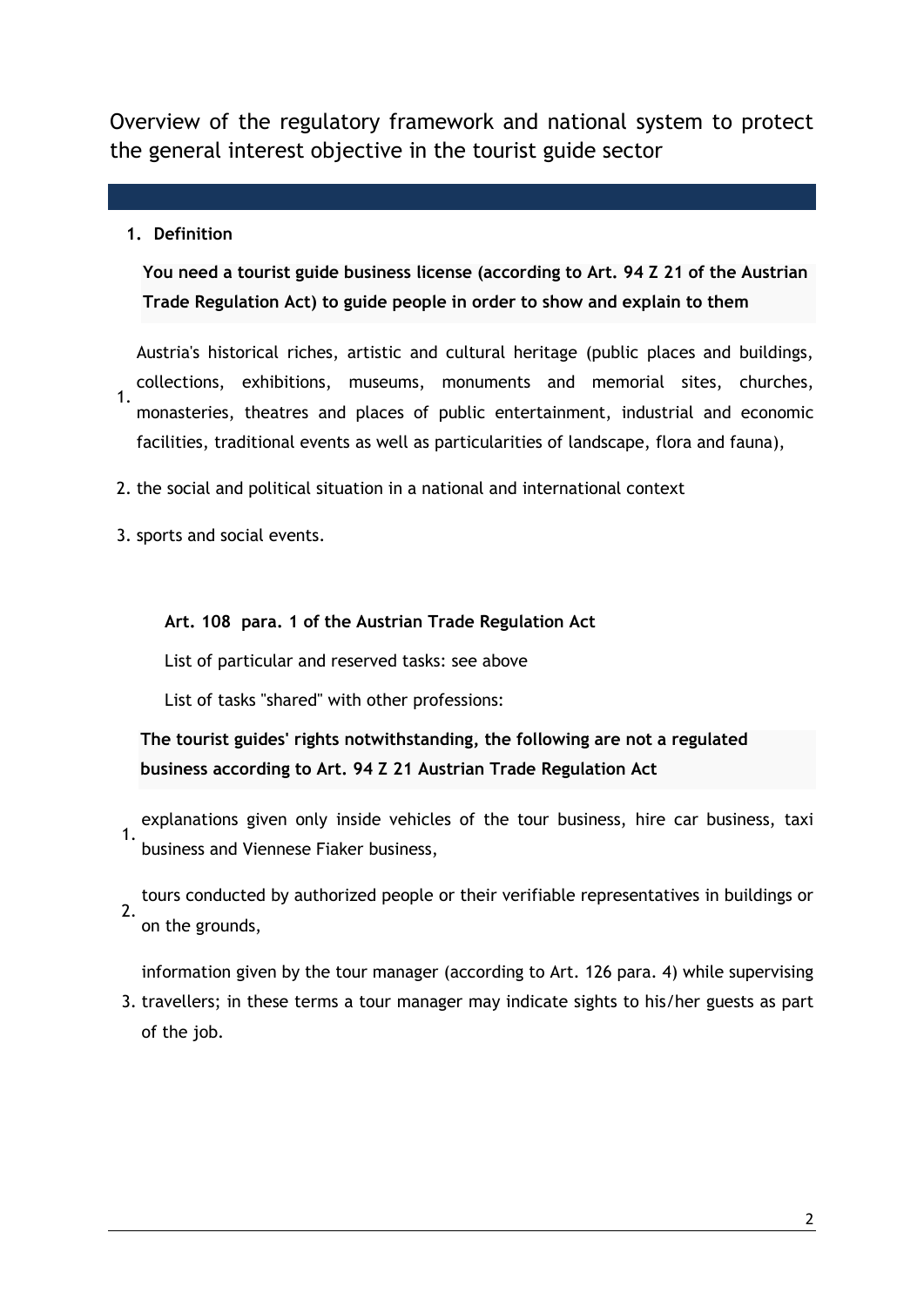| Ι.     | <b>EXTRACT FROM THE EUROPEAN STANDARD CEN 13809 (TOURISM</b>                                                                                                                                                                                                                            |                                                                                                                                                                                                                                                                     |  |  |  |  |  |  |  |  |  |
|--------|-----------------------------------------------------------------------------------------------------------------------------------------------------------------------------------------------------------------------------------------------------------------------------------------|---------------------------------------------------------------------------------------------------------------------------------------------------------------------------------------------------------------------------------------------------------------------|--|--|--|--|--|--|--|--|--|
|        | <b>SERVICES - TRAVEL AGENCIES AND TOUR OPERATORS</b>                                                                                                                                                                                                                                    |                                                                                                                                                                                                                                                                     |  |  |  |  |  |  |  |  |  |
|        | <b>TERMINOLOGY)</b>                                                                                                                                                                                                                                                                     |                                                                                                                                                                                                                                                                     |  |  |  |  |  |  |  |  |  |
|        |                                                                                                                                                                                                                                                                                         |                                                                                                                                                                                                                                                                     |  |  |  |  |  |  |  |  |  |
| 2.3.2. | <b>Reiseleiter</b>                                                                                                                                                                                                                                                                      | tour manager                                                                                                                                                                                                                                                        |  |  |  |  |  |  |  |  |  |
|        | Person, die im Auftrag des Reiseveranstalters den Reiseablauf<br>leitet und beaufsichtigt und dabei sicherstellt, dass das Programm<br>gemäß dem Vertrag zwischen Reiseveranstalter und<br>Reisenden/Kunden durchgeführt wird, und die örtliche praktische<br>Informationen gibt        | person who manages and supervises the<br>itinerary on behalf of the tour operator,<br>ensuring the programme is carried out as<br>described in the tour operator's literature and<br>sold to the traveller/consumer and who gives<br>local practical information    |  |  |  |  |  |  |  |  |  |
|        | directeur de circuit                                                                                                                                                                                                                                                                    | director de tur o jefe de grupo o correo de<br>turismo                                                                                                                                                                                                              |  |  |  |  |  |  |  |  |  |
|        | personne qui, pour le compte du voyagiste, dirige et supervise le<br>déroulement du voyage, s'assurant que le programme est suivi<br>tel que décrit dans la brochure et vendu au<br>voyageur/consommateur et qui donne des informations<br>pratiques                                    |                                                                                                                                                                                                                                                                     |  |  |  |  |  |  |  |  |  |
|        |                                                                                                                                                                                                                                                                                         |                                                                                                                                                                                                                                                                     |  |  |  |  |  |  |  |  |  |
| 2.3.3. | Reisebegleiter                                                                                                                                                                                                                                                                          | tour escort                                                                                                                                                                                                                                                         |  |  |  |  |  |  |  |  |  |
|        | Repräsentant eines Reiseveranstalters zur allgemeinen Betreuung<br>von Reisenden                                                                                                                                                                                                        | representative of a tour operator providing<br>basic assistance to travellers                                                                                                                                                                                       |  |  |  |  |  |  |  |  |  |
|        | accompagnateur                                                                                                                                                                                                                                                                          | acompañante                                                                                                                                                                                                                                                         |  |  |  |  |  |  |  |  |  |
|        | représentant d'un voyagiste assurant une assistance de base aux<br>voyageurs                                                                                                                                                                                                            |                                                                                                                                                                                                                                                                     |  |  |  |  |  |  |  |  |  |
|        |                                                                                                                                                                                                                                                                                         |                                                                                                                                                                                                                                                                     |  |  |  |  |  |  |  |  |  |
| 2.3.4. | Örtlicher Vertreter                                                                                                                                                                                                                                                                     | local representative                                                                                                                                                                                                                                                |  |  |  |  |  |  |  |  |  |
|        | Person oder Agentur im Zielgebiet, die von einem<br>Reiseveranstalter beauftragt ist, Reisenden praktische<br>Unterstützung zu leisten und administrative Angelegenheiten zu<br>erledigen                                                                                               | person or agency at a place of destination<br>charged by a tour operator to give practical<br>assistance to travellers as well as to handle<br>administrative issues                                                                                                |  |  |  |  |  |  |  |  |  |
|        | représentant local                                                                                                                                                                                                                                                                      | representante local                                                                                                                                                                                                                                                 |  |  |  |  |  |  |  |  |  |
|        | personne ou agence qui pour le compte du voyagiste procure une<br>assistance pratique aux voyageurs et des affaires administratives,<br>sur place                                                                                                                                       |                                                                                                                                                                                                                                                                     |  |  |  |  |  |  |  |  |  |
| 2.3.5. | Gäste-/Fremdenführer                                                                                                                                                                                                                                                                    | tourist guide                                                                                                                                                                                                                                                       |  |  |  |  |  |  |  |  |  |
|        | Person, die Besucher in der Sprache ihrer Wahl führt und das<br>kulturelle und natürliche Erbe eines Gebiets erläutert, und<br>normalerweise über eine gebietsspezifische Qualifikation verfügt,<br>die üblicherweise von der zuständigen Behörde ausgegeben<br>und/oder anerkannt wird | person who guides visitors in the language of<br>their choice and interprets the cultural and<br>natural heritage of an area, which person<br>normally possesses an area-specific<br>qualification usually issued and/or recognized<br>by the appropriate authority |  |  |  |  |  |  |  |  |  |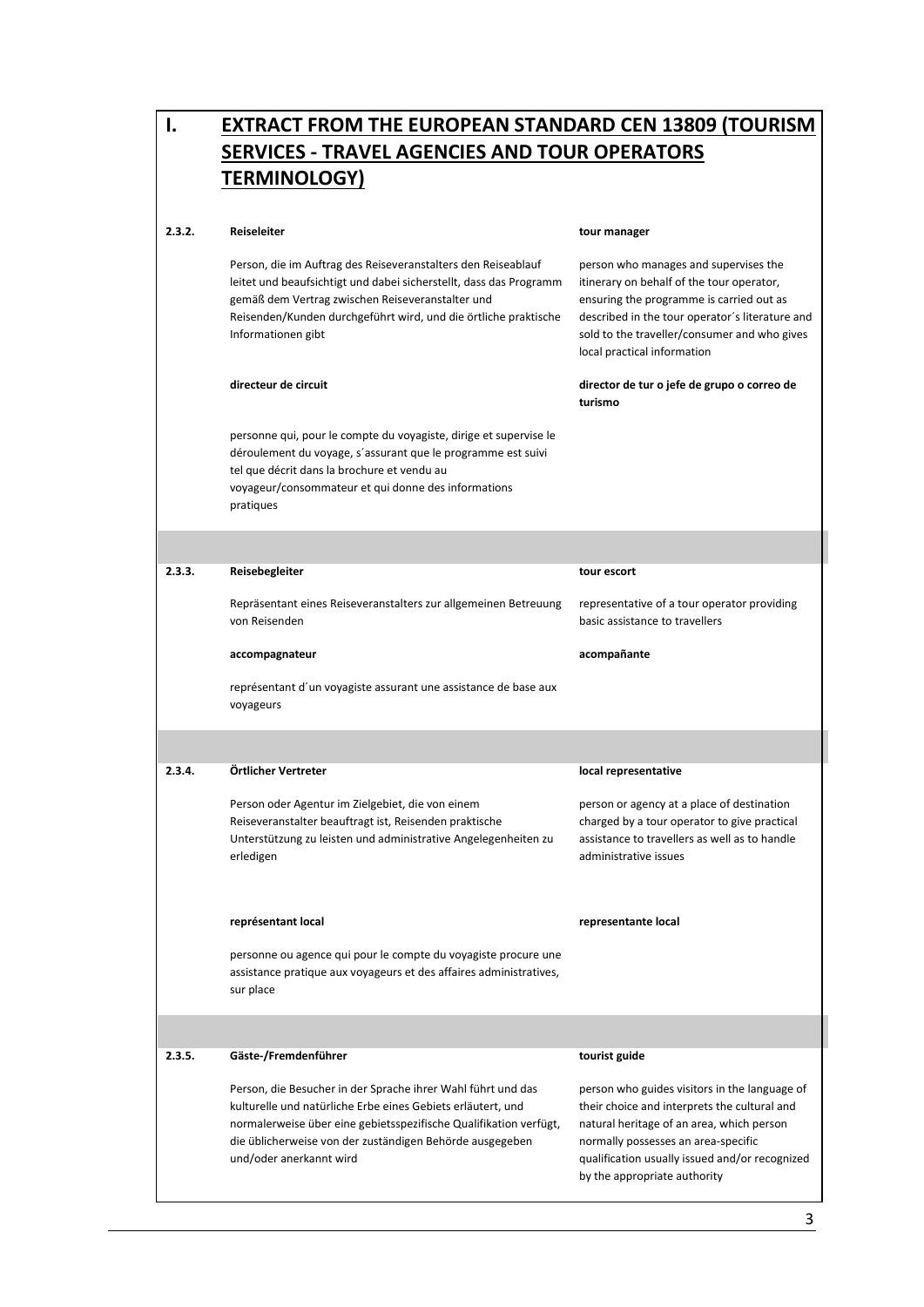|        | guide touristique; guide interpréte                                                                                                                                                                                                                                                                                                                 | guia de turismo                                                                                                                                                                        |  |  |  |  |  |
|--------|-----------------------------------------------------------------------------------------------------------------------------------------------------------------------------------------------------------------------------------------------------------------------------------------------------------------------------------------------------|----------------------------------------------------------------------------------------------------------------------------------------------------------------------------------------|--|--|--|--|--|
|        | personne conduisant une visite dans la langue choisie par les<br>visiteurs et interprétant le patrimoine culturel et naturel d'une<br>aire géographique determinée. Cette personne habituellement a<br>une qualification spécifique pour guider sur ce territoire,<br>généralement délivrée et/ou reconnue par les autorités<br>compétentes du pays |                                                                                                                                                                                        |  |  |  |  |  |
|        |                                                                                                                                                                                                                                                                                                                                                     |                                                                                                                                                                                        |  |  |  |  |  |
| 2.3.7. | Gästebetreuer/in                                                                                                                                                                                                                                                                                                                                    | host/hostess                                                                                                                                                                           |  |  |  |  |  |
|        | Person, die in Flughäfen, Bahnhöfen, Hotels, auf<br>Ausstellungen/Messen und bei Veranstaltungen Besucher<br>begrüßt und informiert, und/oder sich in Verkehrsmitteln um das<br>Wohl der Fahrgäste kümmert                                                                                                                                          | person, who welcomes and informs visitors at<br>airports, train stations, hotels, exhibitions/fairs<br>and function/events and/or who attends to<br>passengers in a means of transport |  |  |  |  |  |
|        | assistant; hôtesse                                                                                                                                                                                                                                                                                                                                  | <b>Auxiliary</b>                                                                                                                                                                       |  |  |  |  |  |
|        | personne accueillant et informant les visiteurs dans les aéroports,<br>les gares, les hotels, les expositions, les foires et les<br>manifestations diverses, et/ou s'occupant des passagers pendant<br>le transport;                                                                                                                                |                                                                                                                                                                                        |  |  |  |  |  |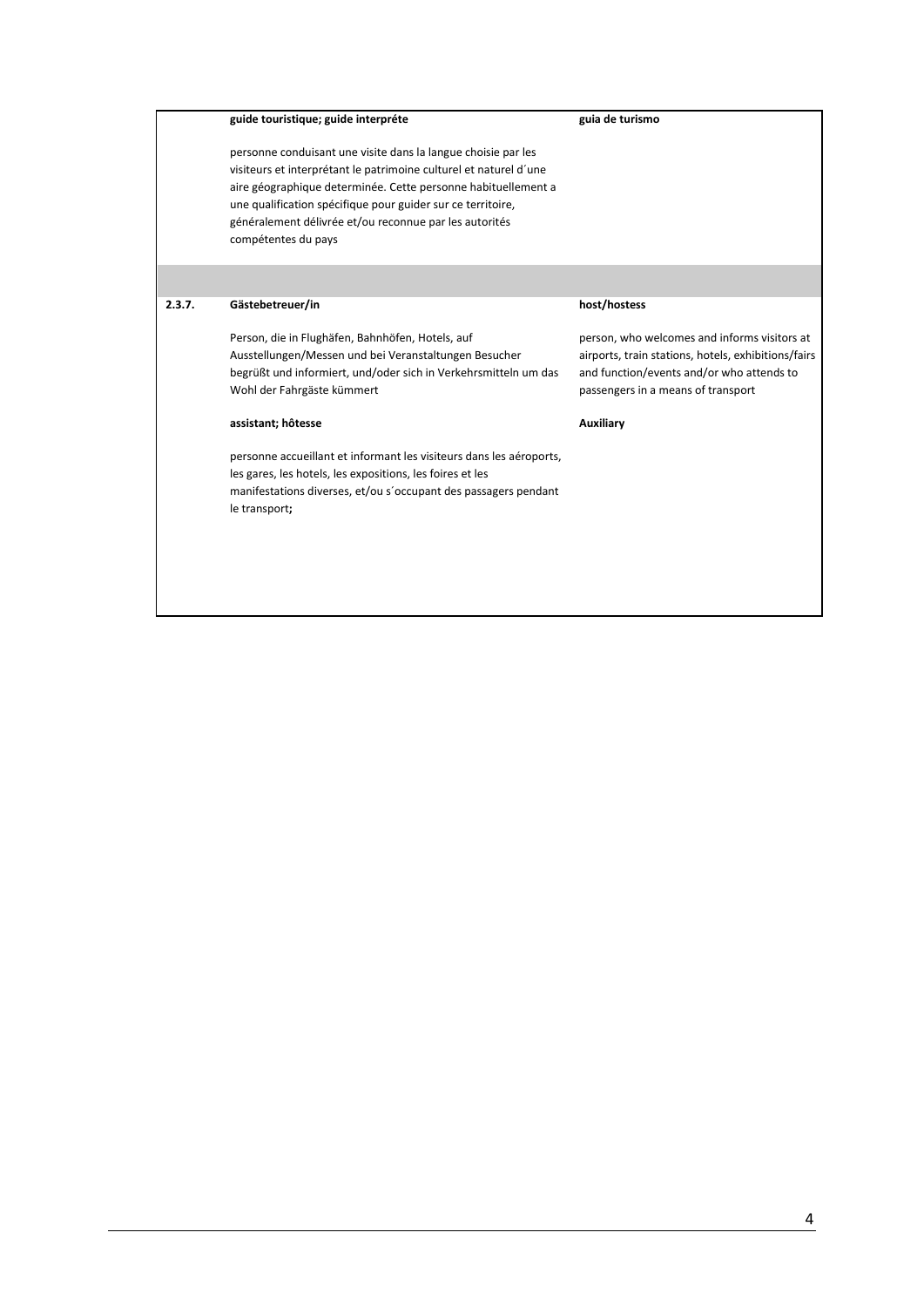#### **1. Historical background**

#### *(a) Profession, selected for in-depth discussions*

The tourist guide trade was already a state-licensed business requiring a qualification certificate before the  $2^{nd}$  World War and was remodelled to a licensed trade in the new Austrian Trade Regulation Act of 1973. In 2002 it was restructured into a regulated business. The legislative text of Art. 108 of the Austrian Trade Regulation Act was adjusted to the EU directives (Service Directive and Directive on the recognition of professional qualifications). In 2003 a new regulation on qualifying examination was enacted; which the Austrian Professional Association Leisure Establishment Association of the Austrian Economic Chambers new examination regulation is based on.

In the explanatory remarks on the Austrian Trade Regulation Act of 1973, the legislative authority has clearly stated that the tourist guide trade is regulated because tourist guides hold a central position and responsibility in explaining our country's cultural heritage. The far above average importance of tourism in the Austrian gross domestic product correlates with that. Today, the qualification certificate for the tourist guide trade is a two-stage process: there is obligatory training and a qualifying examination – this enables everyone (even without prior experience) to qualify for this trade. Additionally, you have to be aware that the profession of tour manager is a free trade in Austria according to the Austrian Trade Regulation Act, and that, based on the exemption cases (see above in item 1), in addition to tourist guides, tour managers may, in many cases, also give explanations on sights.

#### *(b) Sector specific information*

The tourist guide trade is part of the sector sports and leisure enterprises and has been one of five regulated trades thereof for a long time:

Gastronomy and hotel industry (hospitality industry)

Travel agencies

Tourist guides

Recruitment of employed artists (part of labour exchange)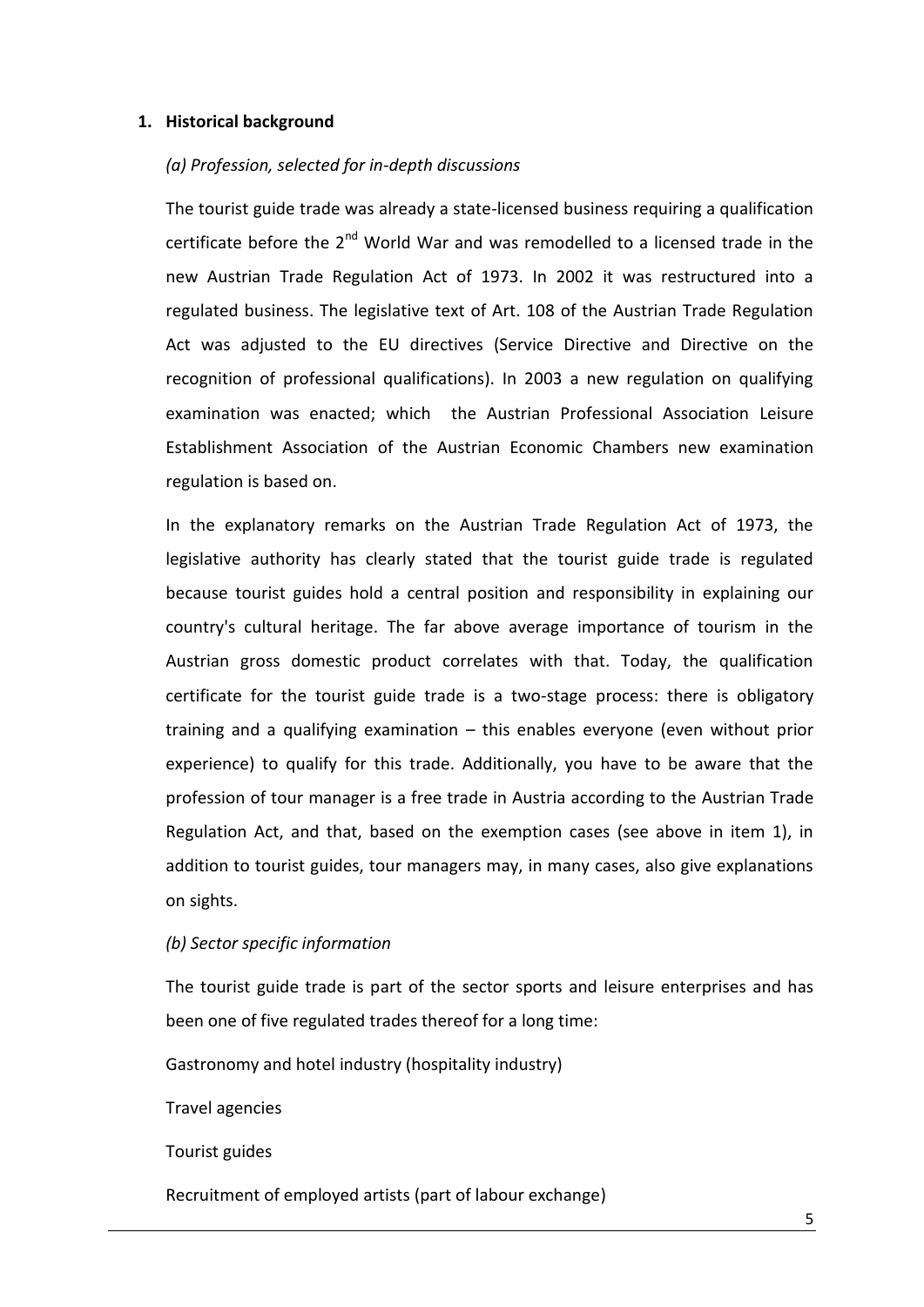Recruitment of employed athletes (part of labour exchange)

All other trades in this sector are free licences, e.g. tour managers, ticket offices, artist agents. They are regulated by the Austrian Trade, Commerce and Industry Regulation Act.

Membership of the Austrian Economic Chambers is obligatory.

#### **2. Economic data**

#### *a) Economic figures related to the selected profession*

Member statistics of tourist guides (status 12/2014)

|      | Tourist guides<br>active/nonactive |      |                 |      |     |      |           |      |             |       |            |      |           |       |             |            |            |       |       |        |
|------|------------------------------------|------|-----------------|------|-----|------|-----------|------|-------------|-------|------------|------|-----------|-------|-------------|------------|------------|-------|-------|--------|
| year | <b>BGLD</b>                        | %    | <b>CTN</b>      | %    | LA  | %    | <b>UA</b> | %    | <b>SLBG</b> | %     | <b>STY</b> | %    | <b>TY</b> | %     | <b>VLBG</b> | $\sqrt{8}$ | <b>VIE</b> | %     | total | %      |
| 2008 | 28                                 | 1,80 | 45              | 2,90 | 117 | 7,53 | 77 I      | 4,95 | 190         | 12,23 | 94         | 6,05 | 211       | 13,58 | 45          | 2,90       | 747        | 48,07 | 1554  | 100,00 |
| 2009 | 28                                 | 1,75 | 48              | 3,00 | 123 | 7,69 | 82        | 5,13 | 185         | 11,57 | 104        | 6,50 | 205       | 12,82 | 52          | 3,25       | 772        | 48,28 | 1599  | 100,00 |
| 2010 | 30                                 | 1,82 | 48              | 2,92 | 129 | 7,84 | 80        | 4,86 | 194         | 11,79 | 110        | 6,69 | 211       | 12,83 | 52          | 3,16       | 791        | 48,09 | 1645  | 100,00 |
| 2011 | 32                                 | 1,93 | 48              | 2,90 | 131 | 7,92 | 79        | 4,78 | 193         | 11,67 | 108        | 6,53 | 211       | 12,76 | 52          | 3,14       | 800        | 48,37 | 1654  | 100,00 |
| 2012 | 36                                 | 2,11 | 44              | 2,58 | 132 | 7,73 | 92        | 5,39 | 197         | 11,53 | 116        | 6,79 | 211       | 12,35 | 54          | 3,16       | 826        | 48,36 | 1708  | 100,00 |
| 2013 | 35                                 | 1,99 | 42 <sup>1</sup> | 2,39 | 139 | 7,92 | 96        | 5,47 | 209         | 11,91 | 115        | 6,55 | 206       | 11,74 | 60          | 3,42       | 853        | 48,60 | 1755  | 100,00 |
| 2014 | 36                                 | 1,96 | 47              | 2,56 | 152 | 8,29 | 108       | 5,89 | 223         | 12,16 | 116        | 6,32 | 214       | 11,67 | 61          | 3,33       | 877        | 47,82 | 1834  | 100,00 |

9 States of Austria:

BGLD: Burgenland; CTN: Carinthia; LA: Lower Austria; UA: Upper Austria; SLBG: Salzburg; STY: Styria; TY: Tyrol; VLBG: Vorarlberg; VIE: Vienna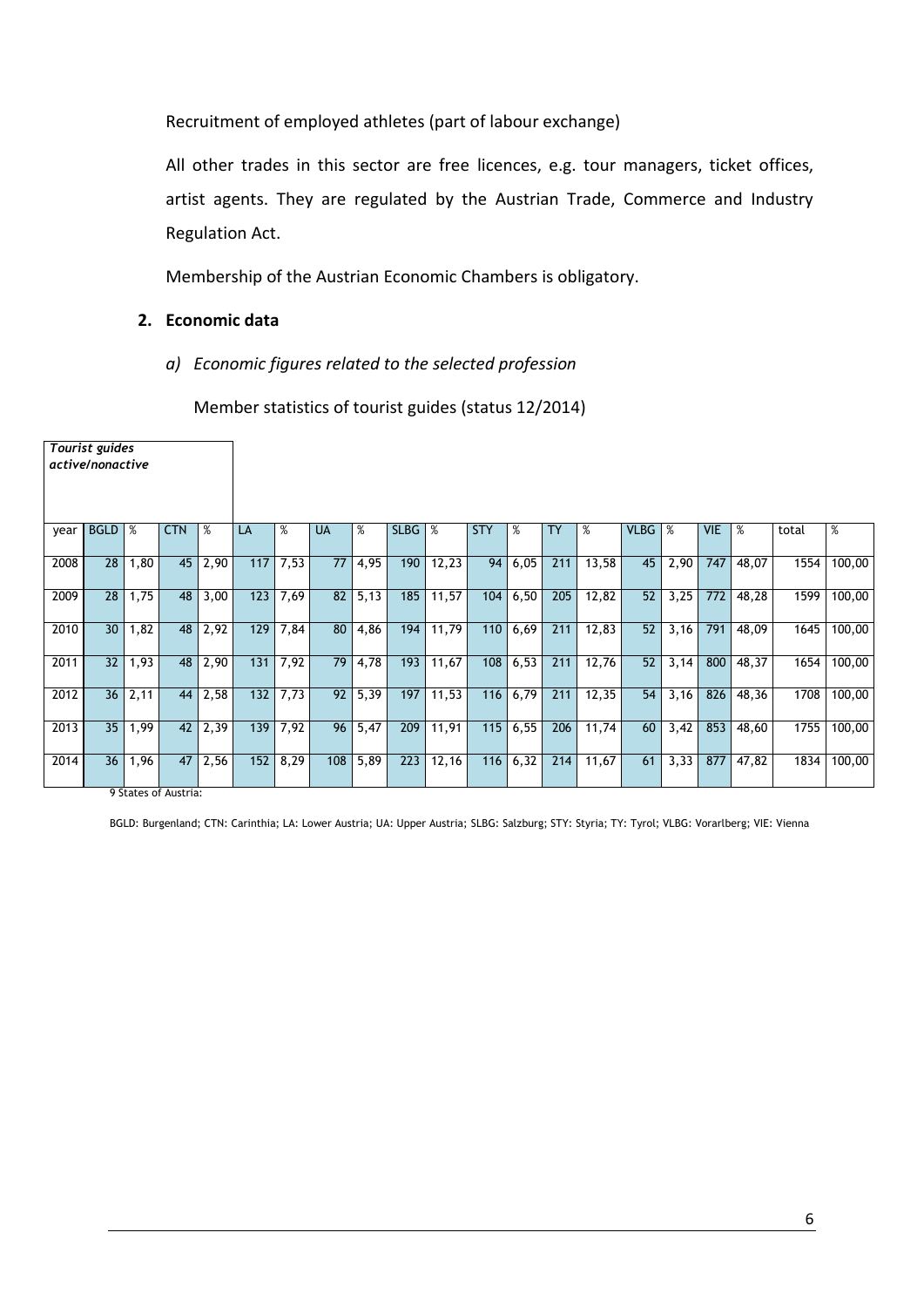

**Tourist guides active and nonactive – 2008 to 2014 membership growth**

#### *(b) the sector, as defined at national level by each country.*

The profession of tourist guides is almost exclusively exercised by small and microentrepreneurs in the form of one-person enterprises without employees. The employment of tourist guides as employees of tourist guides is peripheral. For this reason, detailed information on employment status is not relevant for Austria. Since 2001, the number of tourist guides in all of Austria has increased by 44% and continues to do so. This clearly shows that the currently required qualification does not prevent interested people from entering the profession.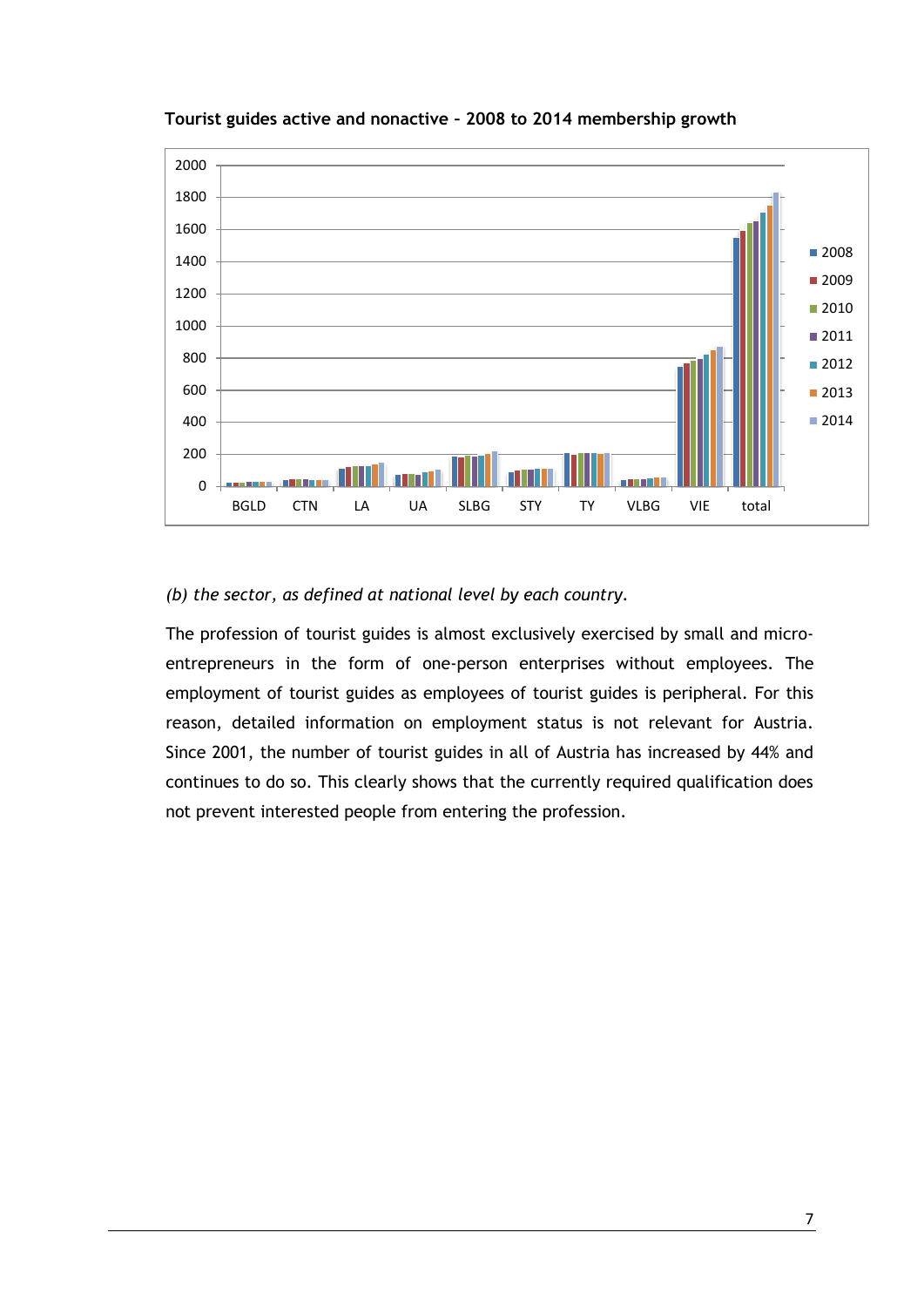Below is a graph showing the corresponding development for Vienna:



#### **Member development:**

The general number of members is continuously increasing – analogue to the number of tourist guides in Vienna.

Tourist guides' fees are not subject to any legal regulations. The Association of Licensed Guides of Vienna discloses the following fee information (commonly charged fees) to its members:

#### **Price for a half-day tour:**

01-25 people **Euro 173.00 incl. 20% VAT** (net Euro 146.17)

26-35 people **Euro 183.00 incl. 20% VAT** (net Euro 152.50)

36-50 people **Euro 198.00 incl. 20% VAT** (net Euro 165.00)

every hour of overtime started

**Euro 58.00 incl. 20% VAT** (net Euro 48,33) 01-25 people

**Euro 61.00 incl. 20% VAT** (net Euro 50,83 ) 26-35 people

**Euro 66.00 incl. 20% VAT** (net Euro 55,00) 36-50 people

Calculations of the Austrian Economic Chambers showed that the actions of a fulltime tourist guide reach up to 40,000 people a year due to the re-telling of impressions of guided guests.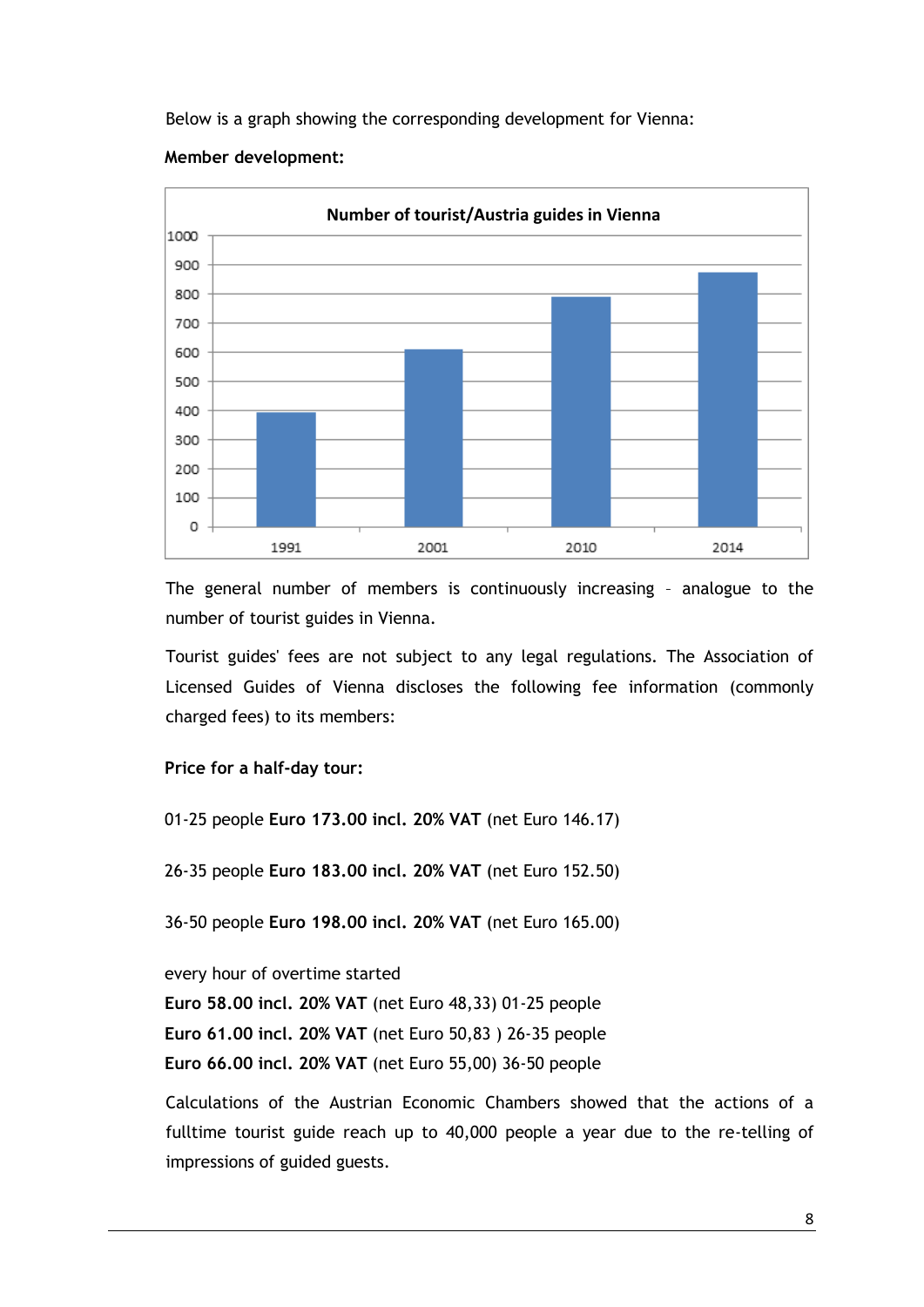#### **3. Internal screening and recent reforms**

#### *(a) Profession, selected for in-depth discussions*

As the profession is developing in a very positive manner, especially regarding the increasing member numbers, we did not particularly screen it. From our point of view, there is no immediate need for a reform. Due to the individual qualifying in the Austrian Trade Regulation Act flexible access to the profession is guaranteed and regularly implemented; e.g. well qualified individuals may come to an informal technical discussion in the Austrian Economic Chambers without the obligatory training.

#### *(b) Sector specific information*

As the professions are quite different, screenings comparing this sector with the sectors gastronomy and travel agencies are not reasonable in our opinion. There is a screening within the scope of the Directive on the recognition of professional qualifications carried out by the Federal Ministry of Science, Research and Economy. Information referring to this matter can be found in the database of regulated professions.

#### **4. System in place to protect general interest objective**

#### *(a) Profession, selected for in-depth discussions*

The national tourist guide exam consists of three modules: a professional-technical part (like history of art, history, tourism theory, tourism geography, etc.), a practical part (test tour and review of foreign language knowledge) and a business part (legal studies, business studies, rhetoric and communication).

According to the Austrian Trade Regulation Act, the obligatory training consists of at least 250 training units. Sufficient training courses are offered at the Institutes for Economic Development of the Austrian Economic Chambers (WIFI) and, in Vienna, at the Institute for Professional Advancement (BFI).

Minors who have the necessary qualification may also conduct guided tours as employees of tourist guides.

Prior professional practice is not obligatory to start working.

It is obligatory for tourist guides to carry an official photo identification ("tourist guide identification") while working. They are allowed to use an internationally common job title (e.g. tourist guide).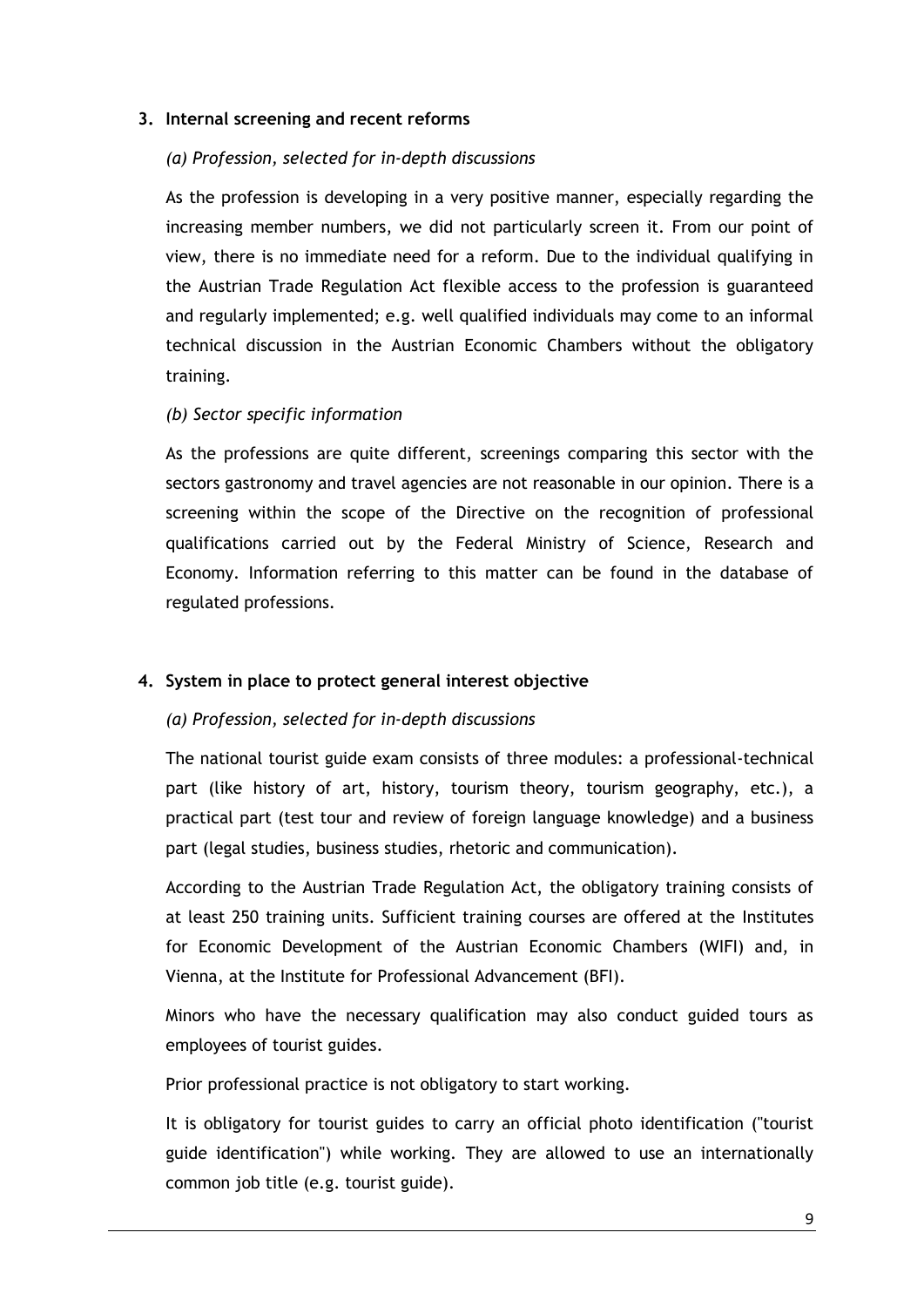At the moment, guided tours in about 40 different languages are offered by tourist guides in Austria.

The tourist guide profession has the status of a regulated trade and, thus, is subject to the general regulatory law of the trade authorities. In addition to the obligatory qualification, the Austrian Professional Leisure Establishment Association of the Austrian Economic Chambers provides high-quality continuing further training via the platform [www.aga.or.at.](http://www.aga.or.at/) When graduates attain a certain score, they receive a certificate from the Austrian Economic Chambers. General liability insurance is not obligatory; however, many tourist guides are insured voluntarily. There are precise plans to add further training on consumer protection/security to this further education program. In the obligatory basic training such content is already conveyed:

Behavior in emergencies, security policies in a bus (e.g. regarding seatbelts, getting on and off the bus as well as rules of conduct for tourist guides) as well as on walks (crossing of traffic routes, positioning of groups, route planning taking into consideration security aspects, such as nature of the floor, stairs, etc.). The offered training courses also cover accessible tourism (guiding people with special needs; elevated security standards like indicating ramps, sloped pavements, navigability of pavements with wheelchairs). There is also a 15-hour First Aid course included in the training.

#### *(b) Sector specific information*

The concern for protection is the same for all regulated trades in the tourism and leisure sector. There are no differences. The prevailing protection purpose stems from consumer protection.

The legal representative body has published a job profile as a recommendation for working as a tourist guide [http://www.freizeitbetriebe](http://www.freizeitbetriebe-wien.at/guides/download/Berufsbild_Fremdenfuehrer.pdf)[wien.at/guides/download/Berufsbild\\_Fremdenfuehrer.pdf.](http://www.freizeitbetriebe-wien.at/guides/download/Berufsbild_Fremdenfuehrer.pdf)

#### **5. Institutional organisation**

#### *(a) Profession, selected for in-depth discussions*

The tourist guide trade is consistently organized in the Austrian Trade Regulation Act (federal law) for all of Austria. Authoritative entities are the Federal Ministry for Science, Research and Economy as supreme regulatory body, the individual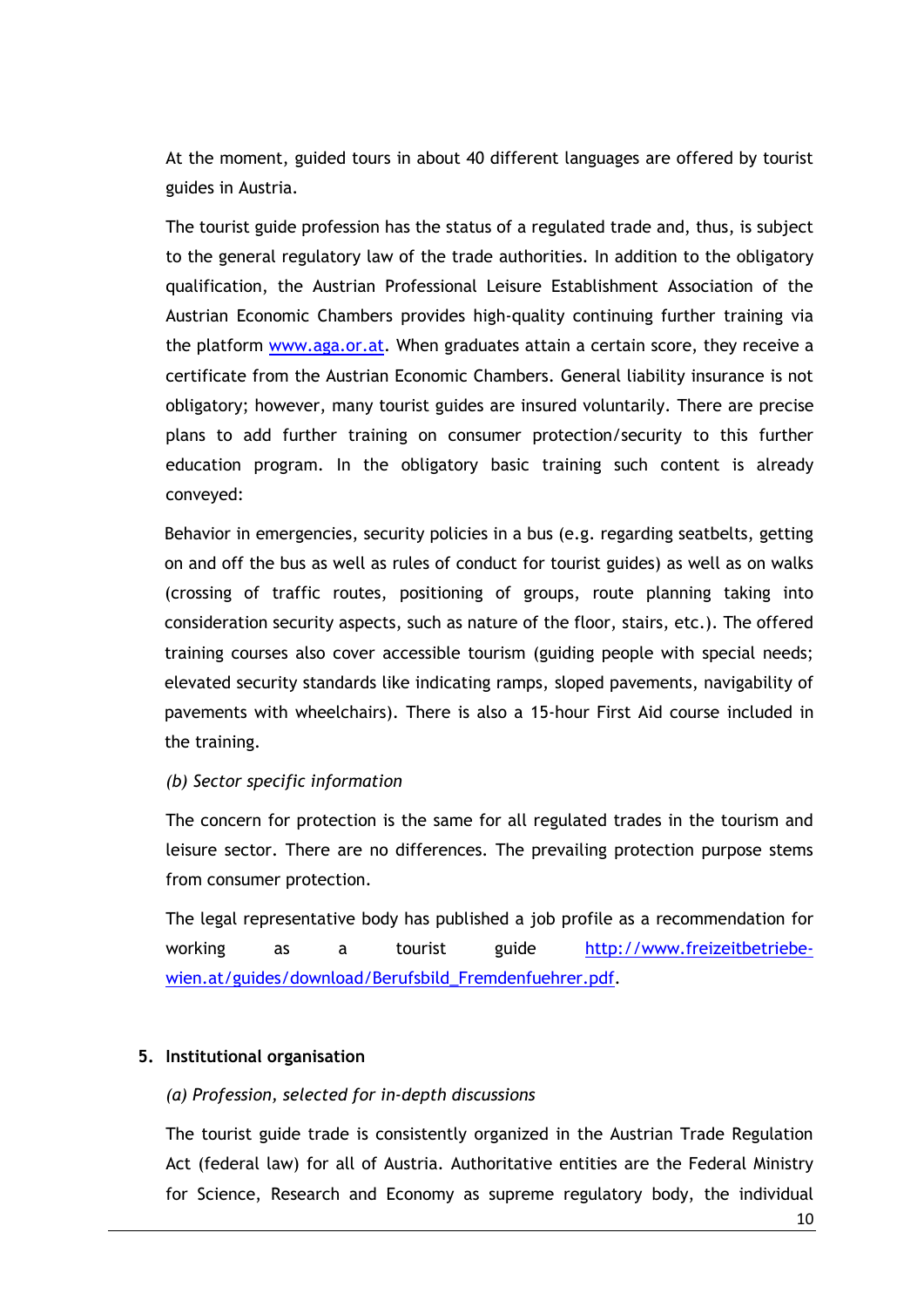trade authorities (district administrations, in cities with their own constitution: magistrates, in Vienna: municipal district offices) as imminent regulatory bodies and the Austrian Economic Chambers as legal representative body. Supervision by the authorities is of comparatively less importance because regulatory measures are taken by the Austrian Economic Chambers. Recently, ethics of the profession have been discussed in the sector but this project could not yet be realized up to now.

#### *(b) Sector specific information*

Authoritative entities are the Federal Ministry for Science, Research and Economy as supreme regulatory body, the individual trade authorities (district administrations, in cities with their own constitution: magistrates, in Vienna: municipal district offices) as imminent regulatory bodies and the Austrian Economic Chambers as legal representative body. Supervision by the authorities is of comparatively less importance because regulatory measures are taken by the Austrian Economic Chambers. The same structure applies to the other regulated trades and all other trades in this sector.

The Austrian Economic Chambers are a member of the European Federation of Tourist Guide Associations (FEG) [www.feg-touristguides.com](http://www.feg-touristguides.com/) and founding member of the World Federation of Tourist Guide Associations [www.wftga.org.](http://www.wftga.org/) Both organizations offer qualified training courses and further education for tourist guides in Europe and worldwide. In particular technical events are held on a regular basis.

The World Federation has submitted to the UNWTO's ethics decree, which disapproves of any discrimination and is in favour of the conservation of cultural art treasures; [www.unwto.org/ethos.](http://www.unwto.org/ethos) Reliable compliance with such standards is only guaranteed by accordingly trained tourist guides.

#### **6. Certification systems**

As the tourist guide trade is legally regulated in Austria, there is no voluntary professional training. However, we would again like to draw your attention to the voluntary further professional training within the scopes of the platform [www.aga.or.at.](http://www.aga.or.at/) In Vienna graduates of the voluntary tour manager course at the Institute for Economic Development of the Austrian Economic Chambers receive credit for one semester of the four-semester tourist guide training.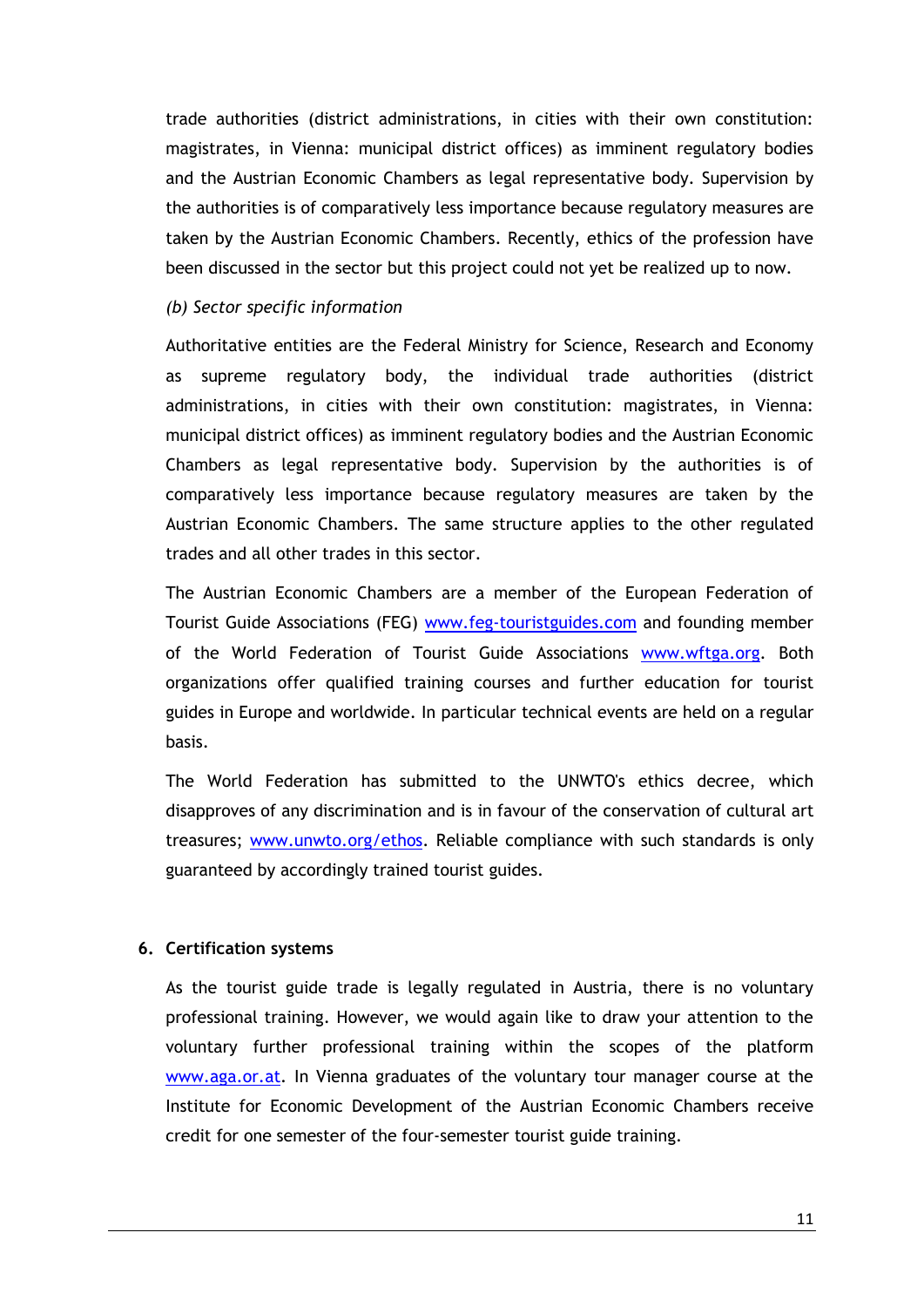There is no certification for individual course participants and/or license holders but for the training courses. Thus, the Viennese tourist guide course, as well as the one in Lower Austria, are certified according to the European Standard for the Training and Qualification of Tourist Guides CEN 15565 by the Austrian Standards Institute.

#### **7. Additional information**

The Austrian Professional Association of Sports and Leisure Enterprises of the Austrian Economic Chambers has published arguments for the continuing regulation of the trade:

#### [http://www.freizeitbetriebe-](http://www.freizeitbetriebe-wien.at/guides/download/argumentarium_fremdenfuehrer_reglementierung_de.pdf)

### [wien.at/guides/download/argumentarium\\_fremdenfuehrer\\_reglementierung\\_de.pd](http://www.freizeitbetriebe-wien.at/guides/download/argumentarium_fremdenfuehrer_reglementierung_de.pdf) [f](http://www.freizeitbetriebe-wien.at/guides/download/argumentarium_fremdenfuehrer_reglementierung_de.pdf)

The advantages of regulation as listed in the arguments are confronted by the following risks of de-regulation:

The profession of tourist guides is a strictly personal service which usually is exercised in a mobile manner without using resources or facilities. If there are no qualification requirements, access to the profession will be extremely simple as it does not involve any financial or organizational investment. It can be expected that, in case of de-regulation, many not accordingly trained individuals will enter the market, often working on a part-time and seasonal basis, whose activities can either not be controlled at all or only with a lot of effort due to the mobile nature of the trade. Aside from the dubious service quality itself, we have to worry that there will be many unauthorized activities (without business license) and that levies and social insurance contributions will be evaded. As the tourist guide profession is a typical one-person-business, a de-regulation would not have a positive effect either on employment policy. The disadvantages would clearly outweigh the advantages because the standards of quality tourism and consumer protection would be heavily undermined (e.g. no security training and no basic legal knowledge of the people concerned). Those trained tourist guides who spent a lot of time and money on the quality of their service would be pressured by the price policy of these providers. This would generally lead to a drastic levelling of quality in the market segment, which would be a disadvantage for consumers. In tourist agglomerations, the many, uncontrolled providers would literally step on each other's toes, with all the negative implications (e.g. aggressive business and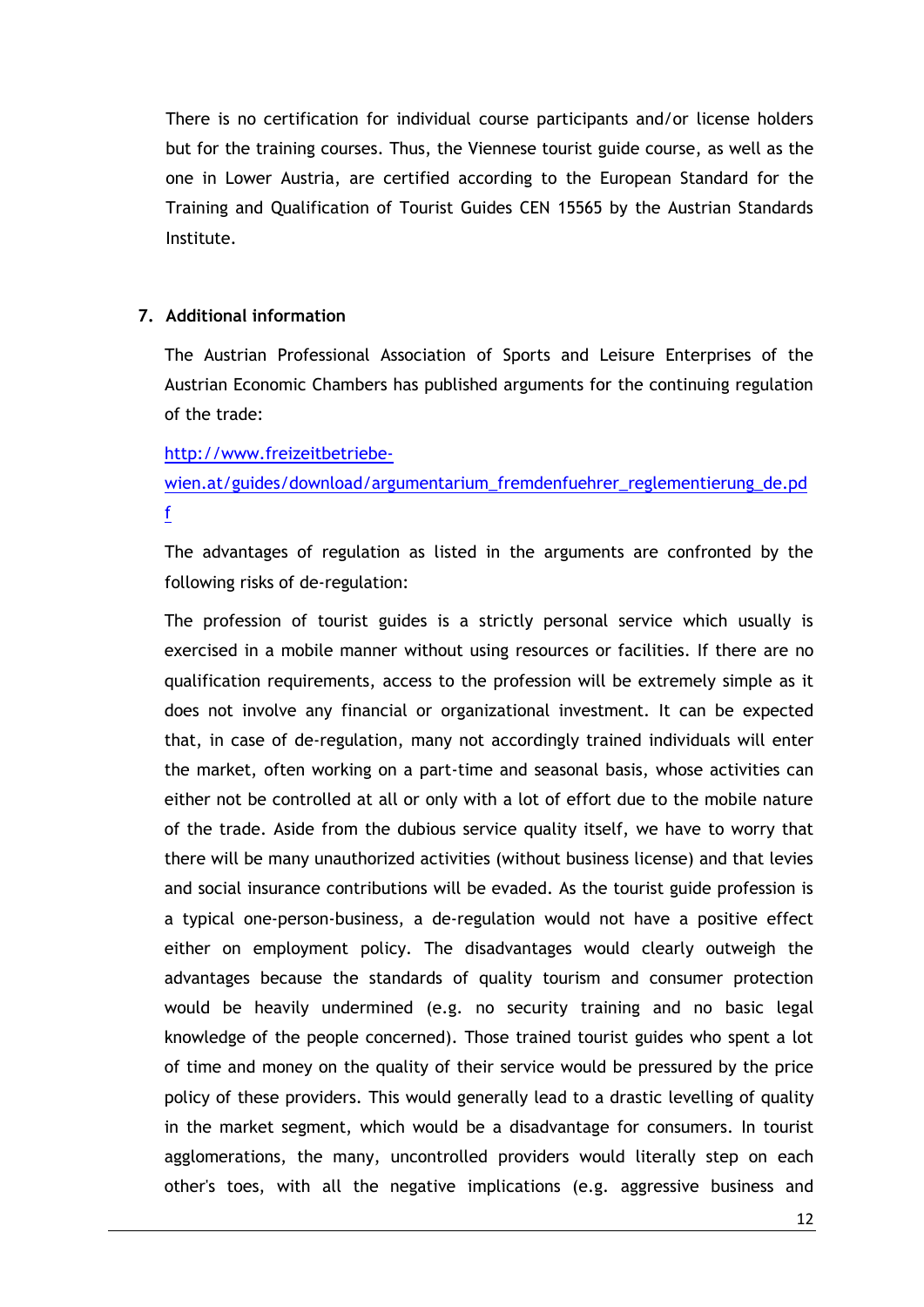advertising practices, initial business contacts on public ground, uncontrolled further illegal additional offers like ticket sales, provision of accommodation, transport services, travel services and the like). It can be assumed that these many "peripheral" service providers, in contrast to the well-trained and certified tourist guides, will not have professional liability insurance either.

In case of security drills of particular places of cultural interest (e.g. fire alarm exercise in Schönbrunn Palace) and/or regarding compliance with the house rules of tourist institutions (e.g. no use of voice amplifiers which might disturb others), the participation of completely free acting competitors could not be guaranteed: this is a visible disadvantage for consumers.

In the regulated system it is particularly ensured that the trade holders report it according to the regulation when they stop practicing their service or re-start their activities; for untrained service providers this is at least doubtful. Untrained service providers will also probably not be interested in the further education offered and/or will often not be qualified to participate in them.

In a country as tourism-oriented as Austria, where tourism forms an extremely high share of gross domestic product (approx. 14%), it is in the public interest to provide high-quality care for guests by trained service providers who can guarantee a certified level of quality. Austria's history, in particular, has such strong pan-European references, reaching from the Atlantic Ocean to the Mediterranean Sea and from the North Sea to the south of Italy, that tourist guides need to be well-trained in order to illustrate this pan-European cultural heritage accordingly to their guests. Well-informed and balanced explanations are set in a pan-European context. Worldwide there is a tendency to strengthen local service providers in order to ensure profit is generated locally (see also the article on tourism and culture, UNWTO Cambodia, 2015); this is particularly guaranteed based on regulated trainings.

Trained tourist guides are particularly instructed in the interest of transport policy (e.g. fixed bus routes, bus parking spaces and bus access points) and therefore are important partners of the bus drivers regarding regulatory